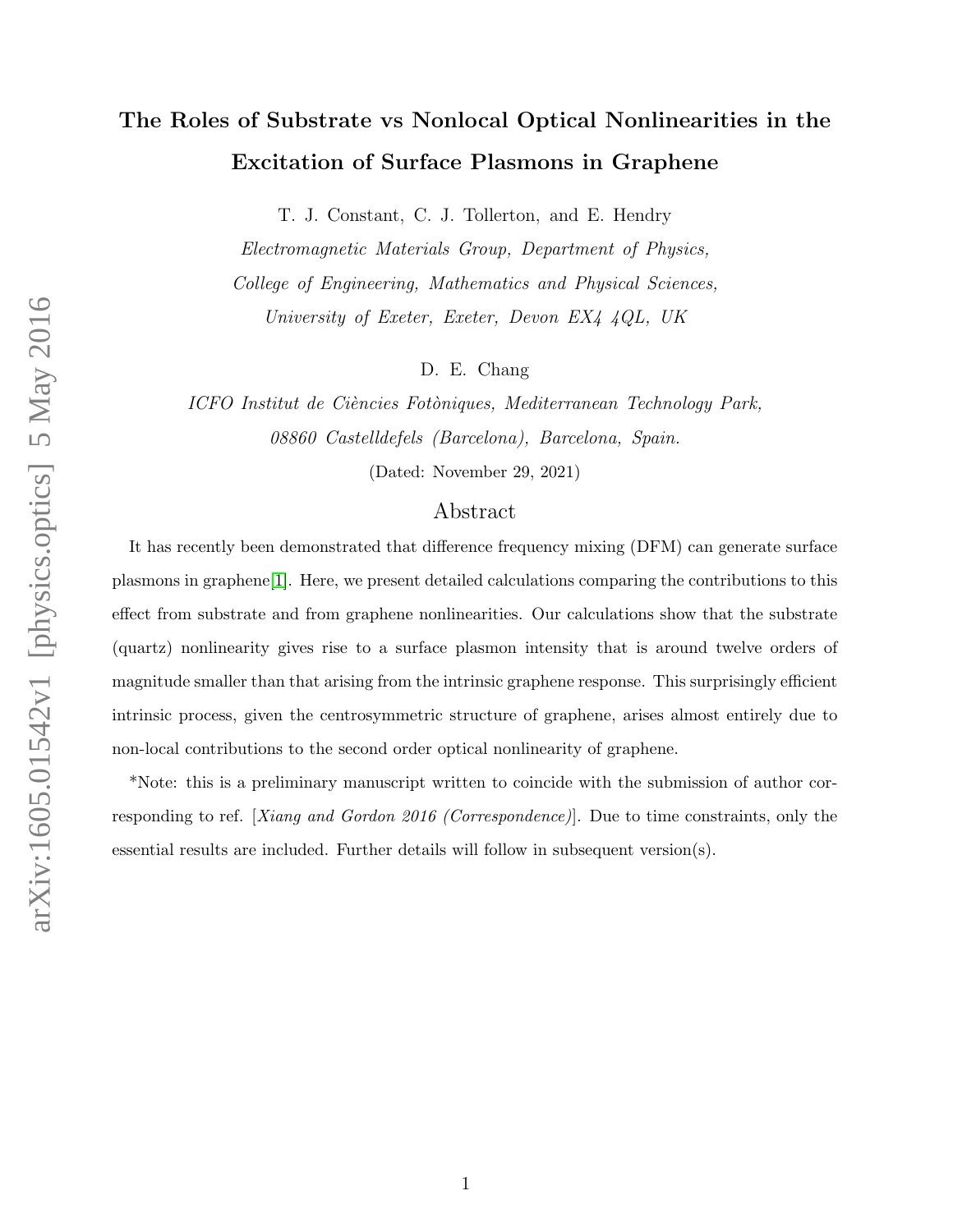There has been substantial recent interest in the excitation and manipulation of surface plasmons in graphene [\[2–](#page-8-0)[7\]](#page-8-1). These surface electromagnetic waves are very strongly bound to the graphene, confining the electromagnetic energy in a near surface region that is around two orders of magnitude thinner than the wavelength of light for the equivalent frequency [\[8,](#page-8-2) [9\]](#page-8-3). While the effects of these surface modes can be indirectly seen in nanostructured graphene (e.g. in graphene nanoribbons  $(6, 7)$ ), there has been a push to find ways to excite and manipulate them, first via near-field scattering techniques[\[2,](#page-8-0) [10\]](#page-8-5), and more recently using resonant metal antennas [\[11\]](#page-8-6).

Most recently, it has been shown that one can use optical nonlinearities to excite wavevector defined surface plasmons in graphene [\[1,](#page-7-0) [5,](#page-8-7) [12\]](#page-8-8). In ref. [\[1\]](#page-7-0), we presented results showing that surface plasmon modes could be excited in graphene via nonlinear wave mixing. In the reported excitation scheme, nonlinear mixing of two visible-frequency light sources is used to generate an evanescent difference frequency field with sufficient momentum to couple to the surface plasmons in graphene. This effect has been attributed to the intrinsic nonlinear optical response of graphene itself[\[1\]](#page-7-0). This might be viewed as rather unexpected, since graphene is centrosymmetric and, within the dipole approximation, should have no second order nonlinearity [\[13\]](#page-8-9). We attributed the effect to a spatially nonlocal interactions in graphene, which has been predicted theoretically to enable second-order response [\[12\]](#page-8-8). However, it has been pointed out [Xiang and Gordon, 2016 (Correspondence)] that another excitation mechanism is possible, via the nonlinear response of the dielectric substrate (in ref. [\[1\]](#page-7-0), quartz). The idea here is a nonlinear polarization of the underlying substrate couples, through the linear density of states, to surface plasmons in the graphene. In this process, the optical nonlinearity of the graphene itself plays no role in the mechanism, and only the high linear density of states near the surface plasmon resonance supports resonant field enhancement.

It is clearly important to establish the efficiency of the two mechanisms described above. In this letter, we present detailed calculations of the two processes above. First, we present a self-consistent derivation which describes the linear response of a graphene layer with a nonlinear substrate, including both realistic plasmon losses and phase matching. Using this model with the experimental parameters from [\[1\]](#page-7-0) and taking an approximate value of for the nonlinear substrate susceptibility of 0.6pmV<sup>-1</sup> (Quartz) [\[14\]](#page-8-10), we find a completely different plasmon excitation spectrum than the case where graphene itself provides the nonlinearity.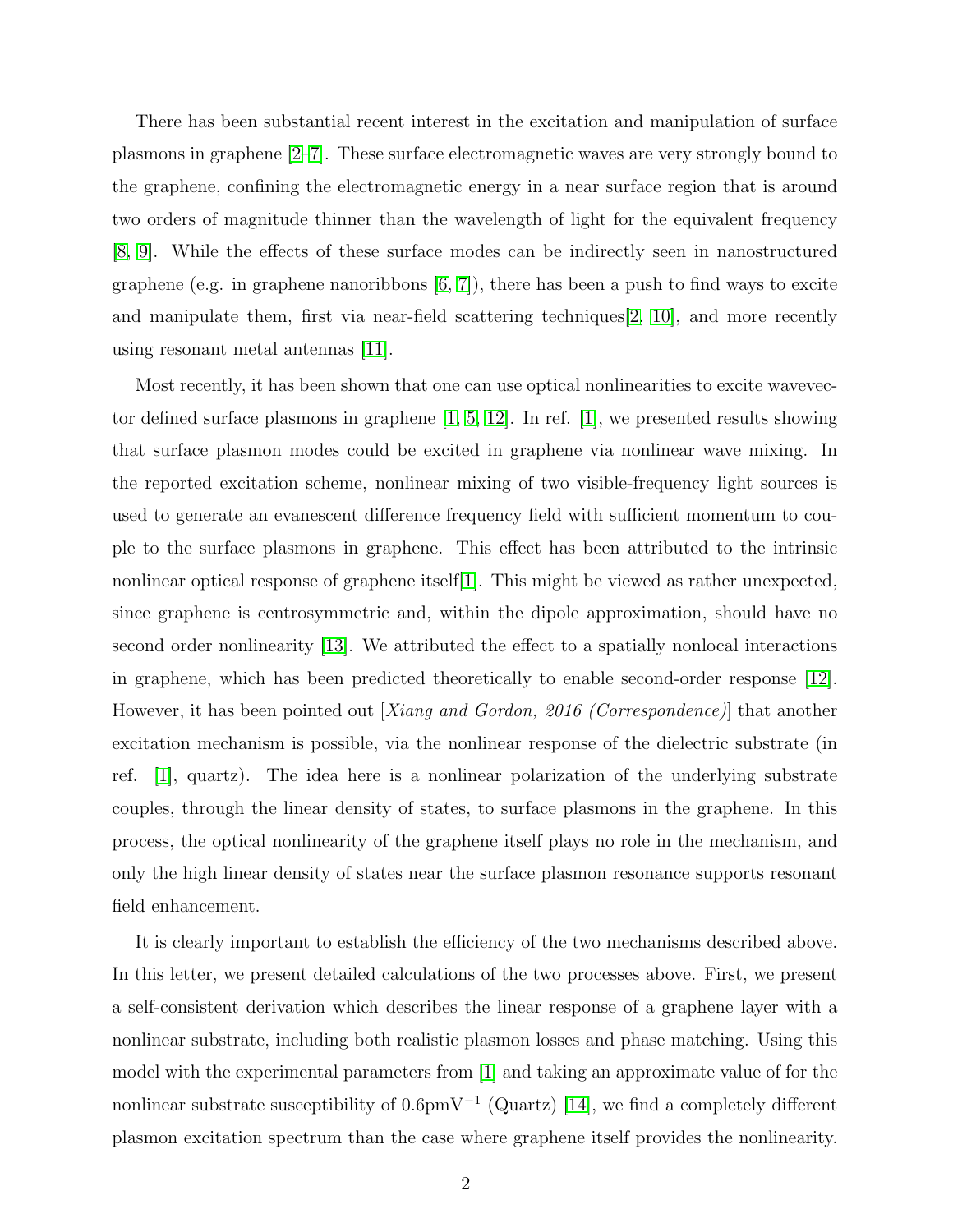

FIG. 1. The coordinate system under consideration. Two beams of wavelengths  $\lambda_{pump}$  and  $\lambda_{probe}$ are incident on a graphene sample on a quartz substrate, impinging with angles  $\theta_{pump}$  and  $\theta_{probe}$ , respectively.

In particular, because the pump and probe beam properties are chosen to phase-match to graphene plasmons, their difference frequency-wavevector relation is far from phase-matched with propagating fields in quartz. This highly suppresses the nonlinear field generated, and consequently the induced plasmon field. We predict an electric field amplitude in the graphene layer of  $\approx 15 \text{V} \text{m}^{-1}$ . We then include the optical nonlinearity of the graphene itself, derived from first principles following Yao *et. al*[\[12\]](#page-8-8), and find and electric field in the graphene layer that is more than six orders of magnitude greater, suggesting the generation of surface plasmons occurs almost entirely due to non-local contributions to the second order optical nonlinearity of the graphene itself.

### I. SUBSTRATE CONTRIBUTION

We begin by considering separately the nonlinear response of the underlying substrate (i.e. for now, we consider the graphene to be a purely linear material). The geometry of the sample and incident fields is defined in figure 1. The analysis significantly simplifies if the nonlinear polarization is generated far from a phase matching condition of the bulk, and depletion can be ignored, as should be the situation in experiment. In this case, the pump and probe fields generate a polarization in quartz of

$$
P_3(\mathbf{r}, t) = \frac{1}{2} \epsilon_0 \chi^{(2)} e^{i(\mathbf{k}_{T1} - \mathbf{k}_{T2}) \cdot \mathbf{r} - i(\omega_1 - \omega_2)t} E_{T1} E_{T2}^*,
$$
(1)

where  $\mathbf{k}_{Ti}$ ,  $E_{Ti}$  denotes the wavevector and field amplitudes of the pump  $(i = 1)$  and probe  $(i = 2)$  fields on the transmitted (substrate) side. With the assumptions above,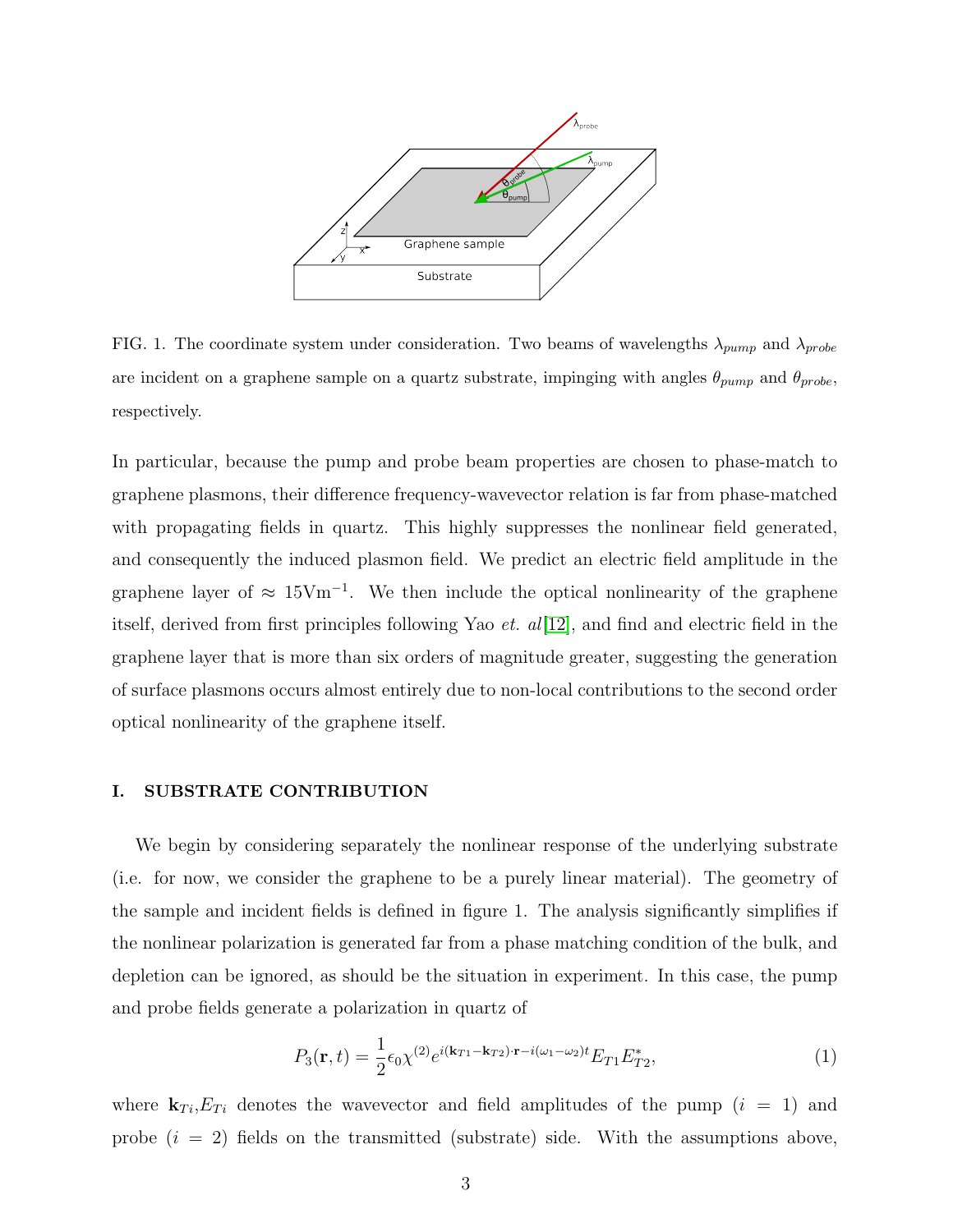$\mathbf{k}_{Ti}$ , $E_{Ti}$  can be calculated purely from the linear optical Fresnel coefficients and Snell's Law. The subscript  $i = 3$  indicates quantities corresponding to the difference frequency signal at  $\omega_3 = \omega_1 - \omega_2$ . As charge density waves in graphene are driven by an electric field, we must relate the nonlinear polarization to the field generated in the quartz, which satisfies the wave equation

$$
-\nabla^2 E_{3s} + \frac{\epsilon_3}{c^2} \frac{\partial^2 E_{3s}}{\partial t^2} = -\mu_0 \frac{\partial^2 P_3}{\partial t^2}.
$$
\n(2)

Here, the subscript "s" denotes that this is an effective source field that will later drive a response in graphene (and thus the subscript provides a distinction from the resulting plasmon field). Also,  $\epsilon_3 = \epsilon(\omega_3)$  indicates the permittivity of quartz evaluated at the difference frequency. Due to the plane-wave nature of  $P_3$ ,  $E_{3s}$  takes on the same spatial and frequency dependence. In our regime of interest, the spatial derivative of the field,  $|\nabla^2 E_{3s}| = |\mathbf{k}_{T1} - \mathbf{k}_{T2}|^2 E_{3s}^2$ , is significantly larger than the time derivative. This is because the pump and probe fields are chosen to phase-match with surface plasmons in graphene (i.e. the wavevectors are much larger than free-space fields of the same frequency). Thus the field amplitude created by the nonlinear polarization is well-approximated by

$$
E_{3s} \approx \frac{(\omega_1 - \omega_2)^2}{2c^2 |\mathbf{k}_{T1} - \mathbf{k}_{T2}|^2} \chi^{(2)} |E_{T1} E_{T2}^*|.
$$
\n(3)

In particular, it should be noted that a large wavevector mismatch results in a strong suppression of the field. Thus far we have neglected the vector nature of the field  $E_{3s}$ , which depends on the tensor nature of the nonlinear susceptibility  $\chi^{(2)}$  and the polarizations of the pump and probe fields. To simplify the discussion, we will assume the scenario which produces the highest field, i.e. in which  $E_{3s}$  is completely polarized along  $\hat{x}$  (parallel to the graphene sheet) so that it maximally drives a charge density wave in graphene. As we see below, even in this best case scenario, the generated field is rather small.

We now calculate the resulting plasmon field amplitude. Since the hypothesis is that the nonlinear response is completely within the substrate and its role is to provide an effective source field  $E_{3s}$ , the remaining part of the calculation is completely linear in its nature. Using the same conventions as Fig. S6 in the Supplementary Information of ref. [\[1\]](#page-7-0), we take "reflected" and "transmitted" field components of unknown amplitude, which correspond to the plasmon fields on the vacuum and substrate sides. The wavevector along  $\hat{x}$  for these fields is equal to  $k_{3x} = k_{T1x} - k_{T2x}$ , while the perpendicular components must satisfy the respective dispersion relations for each side,  $e.g., k_{T3z}^2 = \epsilon_3(\omega_3/c)^2 - k_{3x}^2$ . The two unknown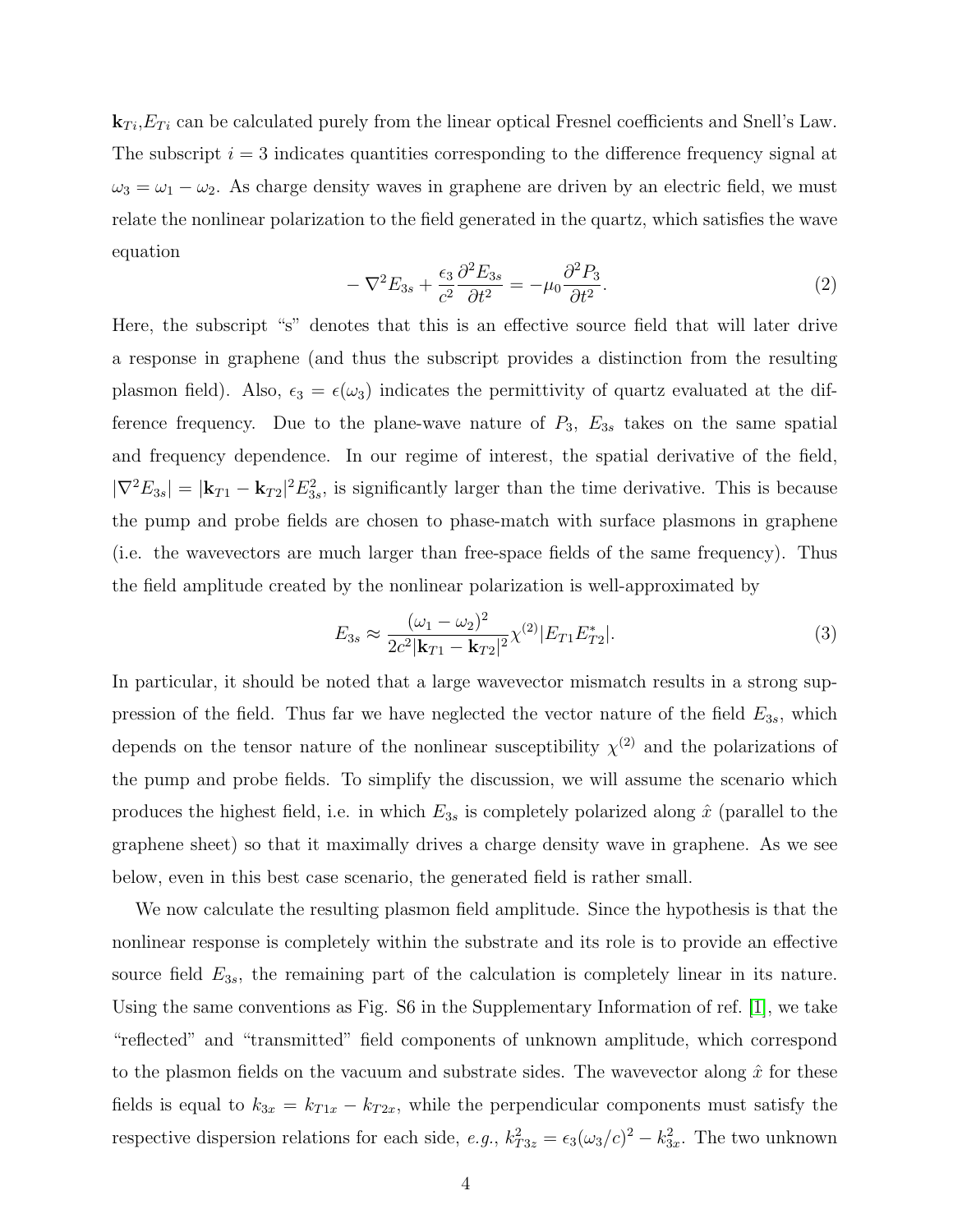field amplitudes can be readily solved by enforcing electromagnetic boundary conditions at the vacuum-graphene-quartz interface, which yields the following parallel-field component on the substrate side, evaluated at the graphene layer  $(z = 0)$ ,

$$
E_{pl} = -E_{3s} \frac{(c\epsilon_0 + \sigma_3 \sin \theta_3) \sin \phi_3}{c\epsilon_0 \sin \phi_3 + \sin \theta_3 (c\epsilon_0 \sqrt{\epsilon_3} + \sigma_3 \sin \phi_3)}.
$$
(4)

Here,  $\sigma_3 = \sigma^{(1)}(\omega_3)$  is the linear conductivity of graphene evaluated at frequency  $\omega_3$ . A couple of limits are worth mentioning. First, if there are no losses in quartz or graphene, using Eq. (S8) in ref. [\[1\]](#page-7-0) for the linear conductivity of graphene and setting the denominator to zero in the above equation recovers the linear dispersion relation of graphene plasmons (Eq. (S9) in ref. [\[1\]](#page-7-0)). Furthermore, setting  $k_{3x}$  to satisfy this dispersion relation in the presence of losses in graphene (but with no losses in quartz), one finds  $E_{pl} \approx -iE_{3s}\epsilon_3Q/(1+\epsilon_3)$ , where  $Q = \omega_3/\gamma$  is the plasmon quality factor. This equation thus recovers the physically reasonable expectations that the field is enhanced when the source phase matches to the dispersion relation for graphene plasmons, and in this case, the generated plasmon field grows with decreasing losses.

More generally, we can numerically evaluate  $E_{pl}$  for the conditions specific to the experiment[\[1\]](#page-7-0), where the permittivity  $\epsilon_3$  of quartz is modified and becomes complex due to coupling with phonons (see SI, ref. [\[1\]](#page-7-0)). As a specific example, we take the parameters from ref. [\[1\]](#page-7-0), where  $\theta_{\text{pump}} = 50^{\circ}, \theta_{\text{probe}} = 70^{\circ}$ , and where a peak differential reflection signal was observed at  $\lambda_{\text{probe}} = 615 \text{ nm}, \lambda_{\text{pump}} \approx 571 \text{ nm}.$  Using incident intensities  $I_{\text{pump}} \approx 10^{13} \text{ Wm}^{-2}$  and  $I_{\text{probe}} \approx 10^{11} \text{ Wm}^{-2}$  (i.e. comparable to experiment[\[1\]](#page-7-0), and taking a value of  $\chi^{(2)} = 0.6$  pmV<sup>-1</sup> for quartz [\[14\]](#page-8-10), we find that  $E_{pl} \approx 15$  Vm<sup>-1</sup>.

#### II. NONLOCAL CONTRIBUTION FROM GRAPHENE

Under certain circumstances outwith the dipole-approximation, second order nonlineararities in centrosymmetric materials are predicted, and can even provide rather large second order nonlinear effects [\[15,](#page-8-11) [16\]](#page-8-12). In graphene, such nonlocal contributions can be surprisingly large [\[15–](#page-8-11)[17\]](#page-8-13), arising from an inverse Fermi momentum that is significantly larger than in typical conductors[\[17\]](#page-8-13). In this section, we include the nonlocal optical nonlinearity of the graphene itself, derived from first principles following Yao *et. al*[\[12\]](#page-8-8). Note that, for consistency, our derivation is carried out in SI units, as opposed to the ESU units originally used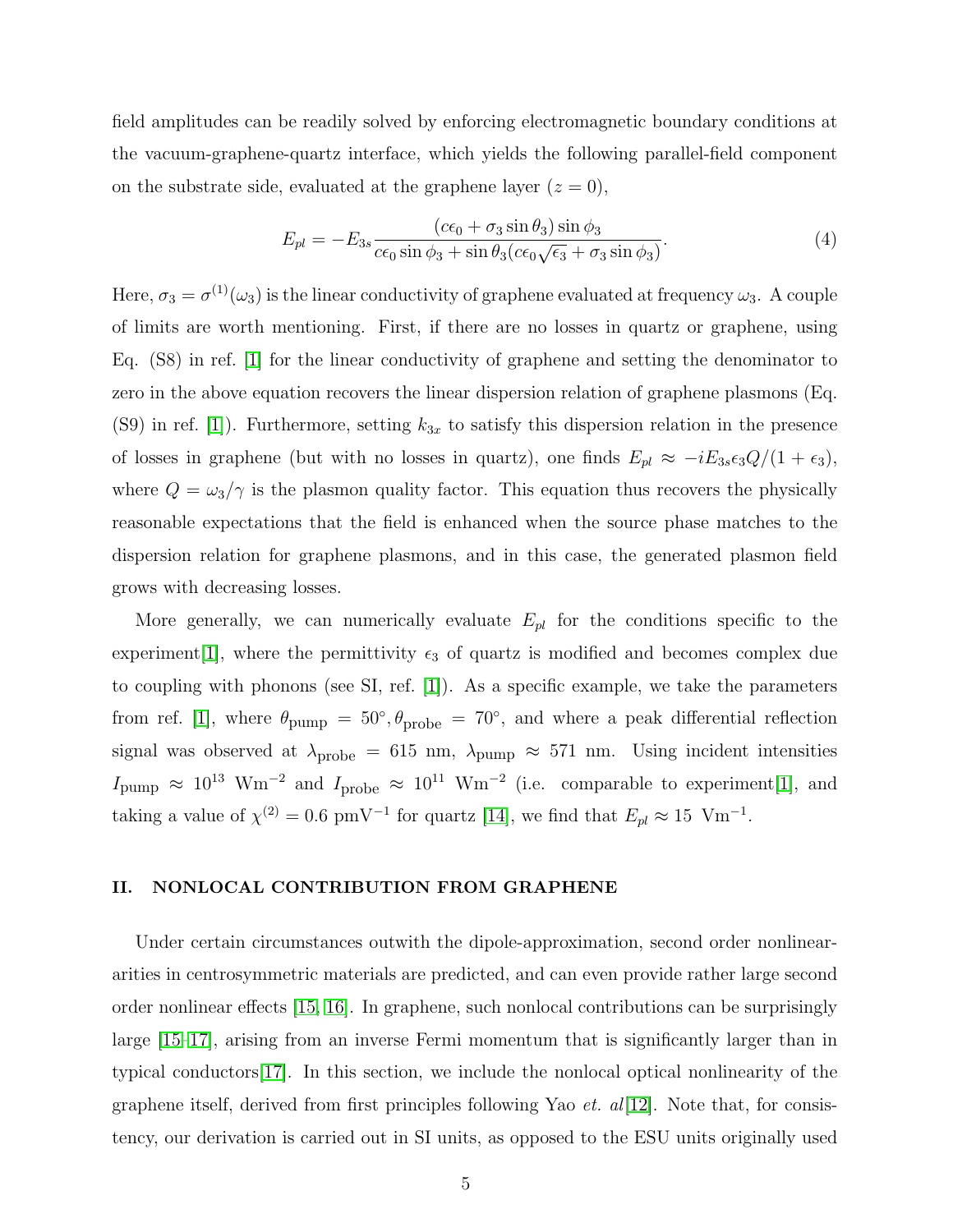in [\[12\]](#page-8-8).

Firstly we take the following plasmon dispersion,

$$
D(\omega, q) = 4\pi \tilde{\chi} + \frac{\epsilon_1}{p_1} + \frac{\epsilon_2}{p_2},\tag{5}
$$

with the condition that on resonance Real( $D$ ) = 0. Here  $\tilde{\chi}$  is the linear susceptibility of the graphene,  $\epsilon_{1,2}$  are the frequency dependent permittivities of the dielectrics either side of the graphene and  $p_{1,2}$  are the penetration wavevectors given by  $p_{1,2} = \sqrt[2]{q^2 - \epsilon_{1,2} \frac{\omega^2}{c^2}}$  $\frac{\omega^2}{c^2}$ . We take  $\epsilon_1 = 1$ , while  $\epsilon_2(\omega)$  is the frequency dependent permittivity of quartz, taken from ref. [\[6\]](#page-8-4). Both the first and second order susceptibility of graphene are calculated from the iterative solutions of the density matrix and interaction Hamiltonian;

$$
\rho_{nm}^{(N)} = \int^t -\frac{i}{\hbar} [\hat{H}_{int}(t'), \rho^{(N-1)}]_{nm} exp[(i\omega_{nm} + \gamma_{nm})(t'-t)]dt'. \tag{6}
$$

Here  $\rho_{nm}^{(N)}$  is the density matrix element corresponding to two arbitrary electron states n and m,  $\omega_{nm}$  is the energy difference between the two states and  $\gamma_{nm}$  is the scattering rate between them, we henceforth model this as a uniform scattering rate of  $\gamma$ . The interaction Hamiltonian is modeled as

$$
\hat{H}_{int} = iev_f \hat{\vec{\sigma}}.\vec{E},\tag{7}
$$

with

$$
\hat{\vec{\sigma}} = \hat{\sigma}_a \hat{x} + \hat{\sigma}_y \hat{y},\tag{8}
$$

where  $\hat{\sigma}_x$  and  $\hat{\sigma}_y$  are the Pauli spin matrices. The second order susceptibility for a DFM process of two incoming beams is found to be

<span id="page-5-0"></span>
$$
\chi_{ijk}^{(2)} = \left[\frac{c^2}{10^7}\right] \frac{g e^2}{\hbar^2 \omega_a \omega_b} \int \int \frac{d^2 k_1}{(2\pi)^2} \left( \left(\frac{f(k_1) - f(k_3)}{\omega_{31} - \omega_b - i\gamma} + \frac{f(k_1) - f(k_2)}{-\omega_{21} + \omega_a - i\gamma} \right) \frac{\mu_{32}^i v_{31}^j v_{12}^k}{\omega_{32} - \omega - i\gamma} - (9) \left(\frac{f(k_1) - f(k_3)}{\omega_{31} - \omega_b - i\gamma} + \frac{f(k_2) - f(k_3)}{-\omega_{32} + \omega_a - i\gamma} \right) \frac{\mu_{21}^i v_{31}^j v_{23}^k}{\omega_{21} - \omega - i\gamma} \right).
$$

Here  $\chi_{ijk}^{(2)}$  denotes the surface susceptibility of the graphene. One could in principal use this full expression to find the nonlocal nonlinearity of graphene. However, we instead use the same limits of Yao et. al et. al[\[12\]](#page-8-8) (i.e.  $\omega >> v_f q, \gamma, k_b T \Rightarrow 0$  and  $\omega_a \sim \omega_b$ ). Under these assumptions, equation [9](#page-5-0) can be approximated to

<span id="page-5-1"></span>
$$
\chi_{xxx}^{(2)} \sim \frac{e^3}{8\pi\hbar^2} \frac{g}{q\omega_1\omega} \left(\frac{\pi}{2} + \arctan\left(\frac{\omega_1 - 2v_f k_f}{\gamma}\right)\right) \left[\frac{c^2}{10^7}\right].\tag{10}
$$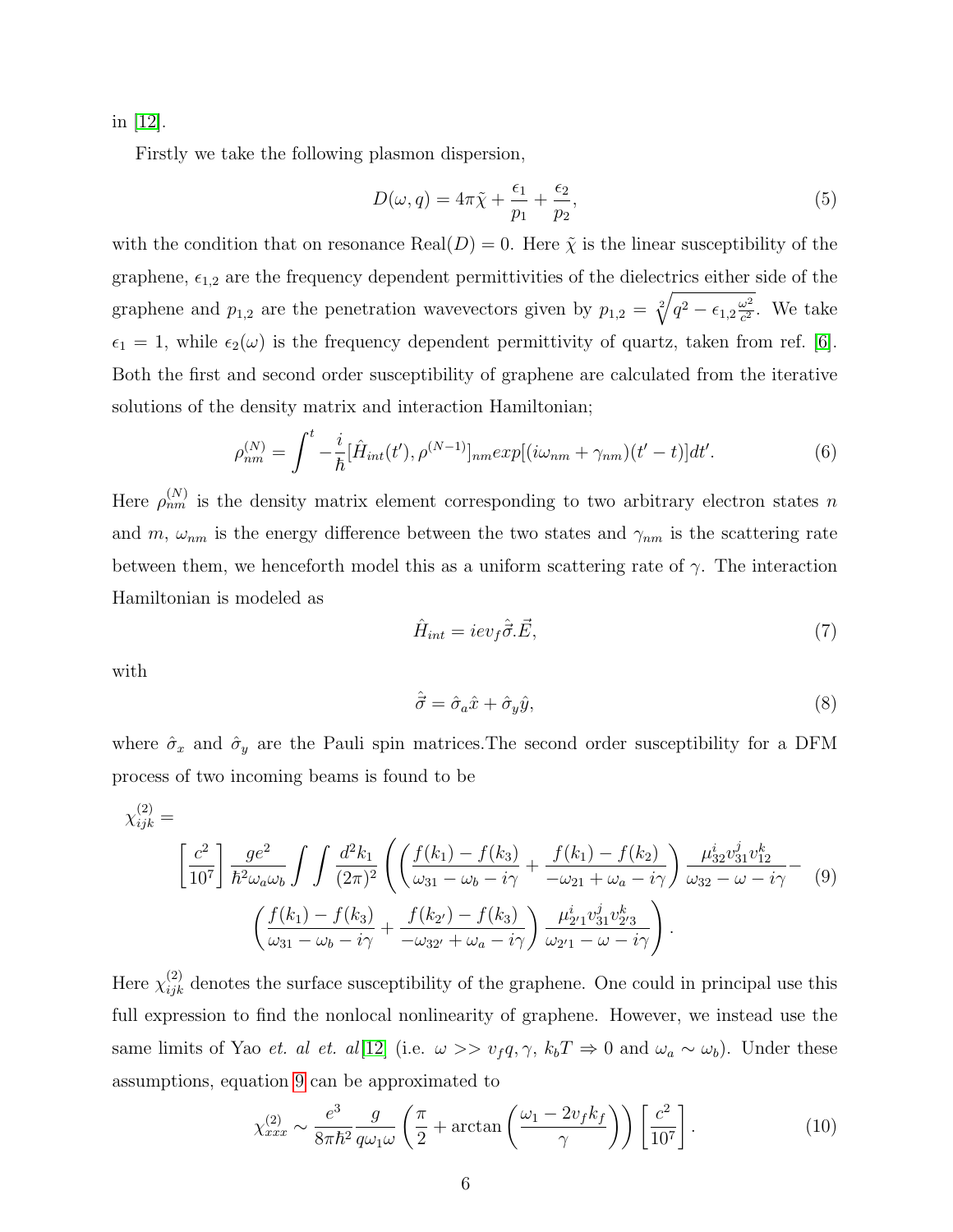

<span id="page-6-0"></span>FIG. 2. Plasmon electric field strength as a function of in-plane wavevector and frequency for the case of a nonlinear response from the graphene. The simple plasmon dispersion is modified in the presence of substrate phonons, causing four branches for hybrid surface plasmon-phonon excitations.

Note that the  $1/q$  dependence in equation [10,](#page-5-1) which arises under the approximations applied above, is unphysical for q tending to zero. This gives an erroneous divergence in the calculation for small q. Nevertheless, we believe the approximations used by Yao *et. al* [\[12\]](#page-8-8) are valid in the vicinity of the plasmon resonance. Note that the susceptibility itself does not contain any resonance for the surface plasmon; this resonance is observed in the field generated from this polarization, given by

$$
E_{pl} = -\frac{4\pi}{D(\omega, q)} \chi_{xxx}^{(2)} E_{T1} E_{T2}^*.
$$
\n(11)

This equation allows us to obtain an order of magnitude estimate for the generated electric field of the surface plasmon. Using the same parameters from section I above, we calculate the electric field in the graphene layer. This is plotted in figure [2](#page-6-0) as a function of difference frequency and in-plane wavevector. We see large enhancements to the electric field amplitude near the plasmon resonance conditions. Note the horizontal asymptotes correspond to the surface phonon frequencies of quartz  $[6]$ . In figure [3](#page-7-1) we compare the electric field generated as a function of difference frequency, for both the models from sections I and II ( $\theta_{\text{pump}} =$  $50\degree, \theta_{\text{probe}} = 70\degree$ ). Near the plasmon resonance condition, we find an electric field strength  $9 \times 10^6$ Vm<sup>-1</sup> for the model which includes the graphene nonlinearity, i.e. around six orders of magnitude grater than found without the graphene nonlinearity in section I.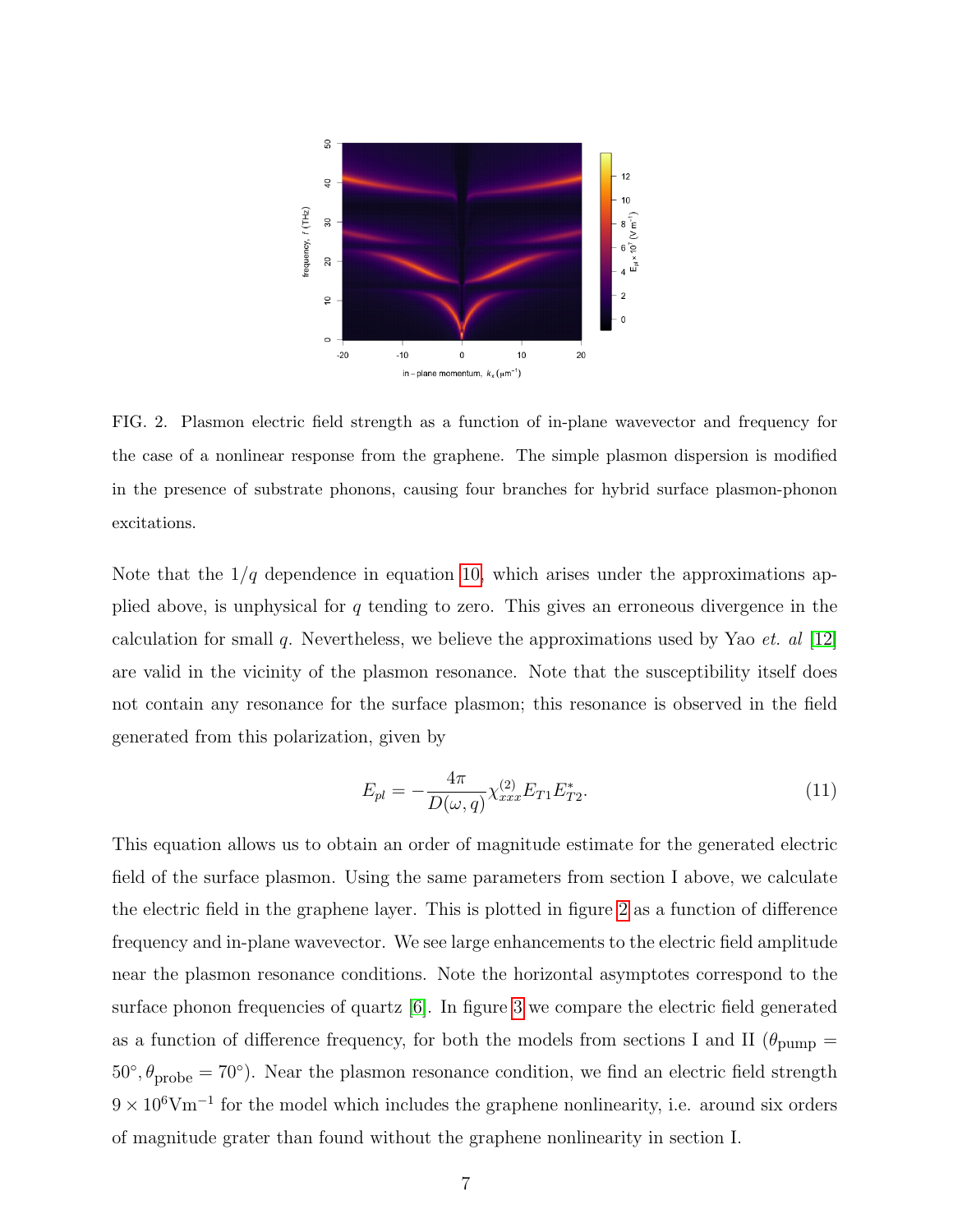

<span id="page-7-1"></span>FIG. 3. Comparison of the electric field strength in the surface plasmon as a function of difference frequency, for the cases of the nonlinear response of graphene (black line) and via the nonlinear response of the substrate (red line). The electric field strength for the nonlinear substrate response (peak  $E_{pl} \approx 15 \,\mathrm{Vm^{-1}}$ ), has been multiplied by  $\times 10^5$  to be visible on this scale. The two mixing fields are incident with angles  $\theta_{\text{pump}} = 50^{\circ}, \theta_{\text{probe}} = 70^{\circ}.$ 

## III. CONCLUSIONS

We present detailed calculations comparing the contributions to surface plasmon generation via second order substrate and graphene nonlinearities. We find the efficiency generation via a quartz substrate nonlinearity is negligibly small, while the graphene nonlinearity gives rise intensity that is around twelve orders of magnitude larger. This surprisingly efficient process, given the centrosymmetric structure of graphene, arises almost entirely due to nonlocal contributions to the second order optical nonlinearity of graphene. We suggest that systems where the substrate composition and orientation are optimized could give larger contributions from the substrate, and may be an interesting route toward increasing the efficiency of the excitation process.

<span id="page-7-0"></span><sup>[1]</sup> T. J. Constant, S. M. Hornett, D. E. Chang, and E. Hendry, [Nature Physics](http://dx.doi.org/10.1038/nphys3545) 12, 124 (2016).